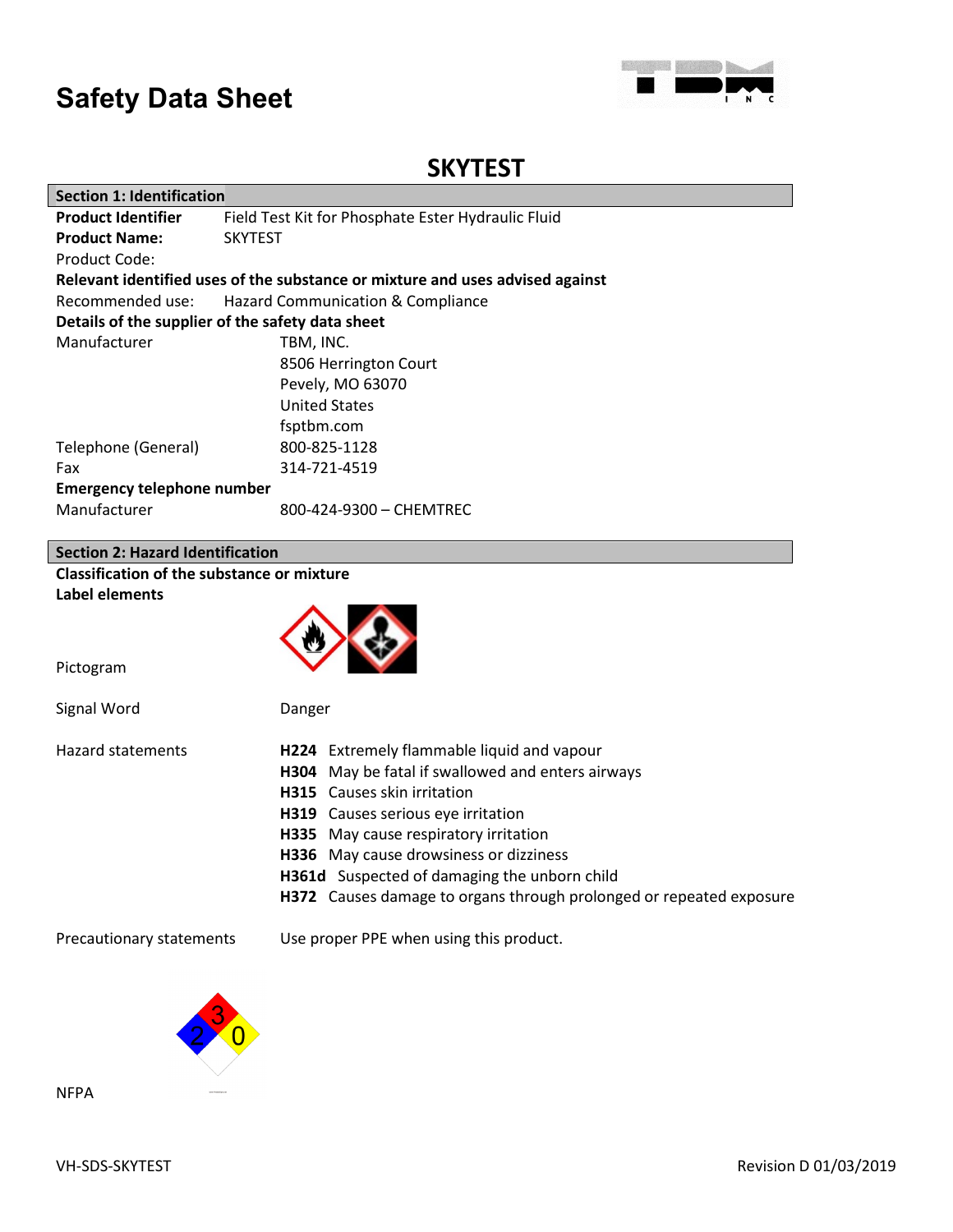

### **SKYTEST**

| <b>Section 3: Composition/Information on Ingredients</b> |                   |          |             |              |                   |            |             |
|----------------------------------------------------------|-------------------|----------|-------------|--------------|-------------------|------------|-------------|
| <b>Mixtures</b>                                          |                   |          | <b>OSHA</b> | <b>ACGIH</b> | <b>CARCINOGEN</b> |            |             |
| Component                                                | <b>CAS Number</b> | % by Wt. | <b>PEL</b>  | <b>TLV</b>   | <b>OSHA</b>       | <b>NTP</b> | <b>IARC</b> |
| Toluene                                                  | 108-88-3          | 49       | 200P        | 50P          | no                | NO         | Class 3     |
| H224, H304, H319, H335, H336, H361d, H372                |                   |          |             | (skin)       |                   |            |             |
| Isopropyl Alcohols<br>H224, H319, H335, H336, H372       | 67-63-0           | 48       | 400P        | 400P         | NO.               | NO<br>500P | Class 3     |
|                                                          |                   |          |             | (STEL)       |                   |            |             |

Naphtholbenzein 145-50-6 <1 **H224, H304, H315, H319, H335, H336, H361d, H372**

Alcoholic KOH 1310-58-3 <2

#### **H224, H304, H319, H335, H336**

*NOTE:* IARC Class 3 – Human Inadequate, Animal Inadequate Evidence.

#### **Section 4: First-Aid Measures**

#### **Description of first aid measures**

| If inhaled, remove to fresh air. If not breathing, give artificial respiration. If breathing is difficult, give                                                          |
|--------------------------------------------------------------------------------------------------------------------------------------------------------------------------|
| oxygen. Get medical attention immediately.                                                                                                                               |
| Immediately flush skin with soap and water for at least fifteen minutes, while removing contaminated                                                                     |
| clothing and shoes. Wash clothing before reuse. Get medical attention if irritation persists.                                                                            |
| Immediately flush eyes with plenty of water for at least fifteen minutes, lifting lower and upper eyelids                                                                |
| occasionally. Get medical attention immediately.                                                                                                                         |
| Aspiration Hazard if swallowed. DO NOT INDUCE VOMITING. Get medical attention immediately. If<br>vomiting occurs, keep head below hips to prevent aspiration into lungs. |
|                                                                                                                                                                          |

#### **Most important systems and effects, both acute and delayed**

Chronic toluene over exposure can cause anemia, decreased blood cell count and bone marrow damage, liver and kidney damage may occur.

Repeated and prolonged skin contact has a defatting action, causing redness and dermatitis. A developing fetus can be affected.

Persons with pre-existing skin disorders or impaired liver, kidney, or pulmonary functions maybe more susceptible to the effects of this product.

Alcoholic beverage consumption can enhance the effects of toluene.

#### **Section 5: Fire-Fighting Measures**

#### **Extinguishing media**

#### Suitable Extinguishing Media

Dry chemical, alcohol foam, carbon dioxide, and water spray. (water may be used to keep fire exposed containers cool.)

#### **Special hazards arising from the substance or mixture**

#### Special Fire Fighting Equipment Procedures:

In the event of a fire, wear protective clothing and NIOSH-approved self-contained breathing apparatus with full face piece operated in the pressure demand or other positive pressure mode. Vapors are heavier than air and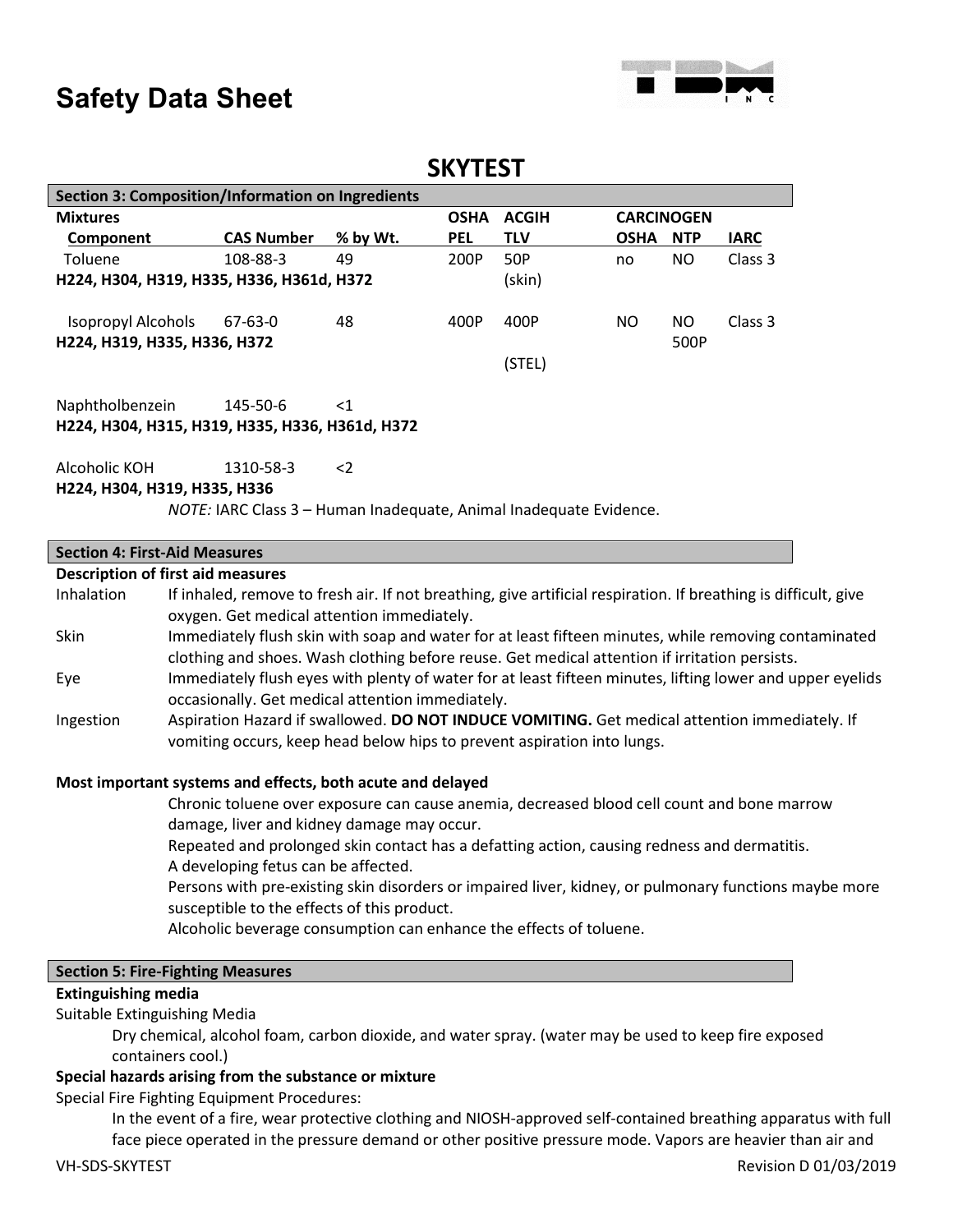

## **SKYTEST**

may travel to an ignition source. This material is subject to electrostatic discharge and possible ignition. Above the flash point, vapor-air mixture is flammable within the limits noted.

Conditions to Avoid:

Heat, flame, ignition sources, and incompatibles.

#### **Section 6: Accidental Release Measures**

#### **Personal precautions, protective equipment and emergency procedures**

Personal Precautions: Wear proper PPE as stated in Section 8

#### **Environmental precautions**

Do not flush liquid into sewer or drains.

#### **Methods and material for containment and cleaning up**

Containment/Clean-up Measures

Small Spill: Absorb spillage with an inert absorbent, put in container for disposal.

Large Spill: ventilate area of leak or spill. Remove all ignition sources. Wear protective equipment specified in Section 8. Isolate area, keeping unnecessary personnel away and contain/recover liquid when possible. Use nonsparking tools. Collect liquid in appropriate containers or absorb with inert material such as dry sand, dirt or vermiculite. Do not use sawdust or combustible materials.

**NOTE:** U.S. Regulations (CERCLA) may require reporting spills and releases to the environment in excess of Reportable Quantities. The toll free number for the U.S. Coast Guard National Response Center is 1(800)424-8802.

#### **Section 7: Handling and Storage**

#### **Precautions for safe handling**

Handling Treat as a flammable liquid. Keep away from heat, sparks, and flame. Keep container closed. Use only with adequate ventilation. Avoid breathing vapor. Avoid contact with skin and clothing. Wash thoroughly after handling.

#### **Conditions for safe storage, including any incompatibilities**

Storage Store in ambient air temperature (77 F), as well as a dry, well-ventilated area. Keep out of area where a fire hazard may exist. Outside or detached storage is preferred. Separate from incompatibles. Containers should be bonded and grounded for transfers to avoid static sparks. Storage and use areas should be **NO SMOKING** areas. Use non-sparking tools. Containers may be hazardous when empty since they can retain harmful vapors and liquid.

#### Incompatibilities

Strong oxidizers, strong acids, chlorine, nitrogen tetroxide, acetaldehyde, hypochlorous acid, and isocyanates. Will attack some plastic, rubber, and coatings.

#### **Section 8: Exposure Controls/Personal Protection**

Personal Protective Equipment



Respiratory A half-face organic vapor respirator may be worn up to ten times the exposure limit. A full-face piece organic vapor respirators may be worn up to fifty times the exposure limit. **Warning!** Air purifying respirators do not protect workers in oxygen deficient atmospheres. For emergencies, use a supplied-air respirator.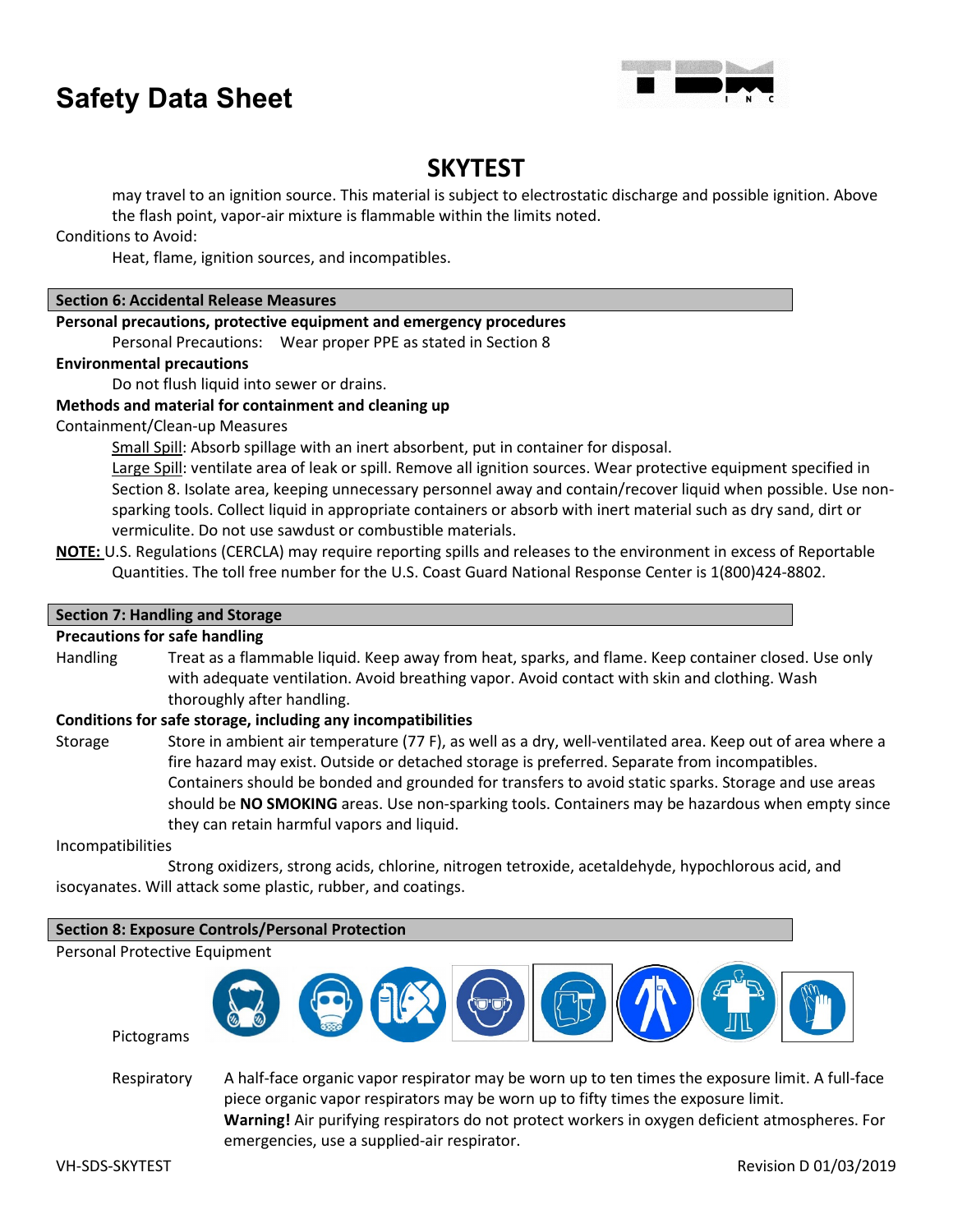

### **SKYTEST**

Eye/Face Use chemical safety goggles and/or full face shield where splashing is possible. Hands Wear chemical resistant gloves. Skin/Body Wear protective clothing, including boots, gloves, lab coat, and/or apron or coveralls as appropriate to prevent skin contact.

Other Equipment

Safety shower, eye bath or washing facility should be nearby.

#### **Section 9: Physical and Chemical Properties**

#### **Information on Physical and Chemical Properties**

| <b>Material Description</b>                 |                    |                                    |                    |  |
|---------------------------------------------|--------------------|------------------------------------|--------------------|--|
| Appearance                                  | <b>Blue Liquid</b> | <b>Pour Point (freezing point)</b> | No Information     |  |
| Odor                                        | Aromatic/Alcoholic | Specific gravity (Water=1)         | $0.80 - 0.85$      |  |
| <b>Evaporation Rate</b>                     | 2.88 IPA           | pH-Value                           | Alkaline           |  |
| <b>Boiling Point</b>                        | 82C (180F) IPA     | <b>Vapor Pressure</b>              | 44 @ 25C (77F) IPA |  |
| <b>Percent Volatile by Volume</b>           | >99%               |                                    |                    |  |
|                                             |                    | Vapor Density ( $Air = 1$ )        | 3.14 (Toluene)     |  |
| <b>Flash Point</b>                          | (4-12C) (40-53F)   | <b>Water Solubility</b>            | Dispersible        |  |
| <b>Section 10: Stability and Reactivity</b> |                    |                                    |                    |  |

#### **Chemical Stability**

Stable under ordinary conditions of use and storage.

#### **Possibility of Hazardous Reactions**

Contact with strong oxidizers may cause fire and explosions.

#### **Conditions to avoid**

Heat, flame, ignition sources, and incompatibles

#### **Incompatible materials**

Strong oxidizers, strong acids, chlorine, nitrogen tetroxide, acetaldehyde, hypochlorous acid, and isocyanates. Will attack some plastic, rubber, and coatings.

#### **Hazardous decomposition products**

Carbon dioxide and carbon monoxide may form when heated to decomposition.

|                                 | <b>Section 11: Toxicological Information</b>                                                                                                                                                                                                                                                                           |
|---------------------------------|------------------------------------------------------------------------------------------------------------------------------------------------------------------------------------------------------------------------------------------------------------------------------------------------------------------------|
| <b>Target Organs</b>            |                                                                                                                                                                                                                                                                                                                        |
|                                 | Liver, Kidneys, Blood System, or Central Nervous System.                                                                                                                                                                                                                                                               |
| Route(s) of entry/exposure      |                                                                                                                                                                                                                                                                                                                        |
|                                 | Inhalation, Eyes, and Skin                                                                                                                                                                                                                                                                                             |
| <b>Potential Health Effects</b> |                                                                                                                                                                                                                                                                                                                        |
| <b>Inhalation</b>               | Irritates the respiratory tract. Symptoms include fatigue, confusion, headache, dizziness, and<br>drowsiness. Exposure to high concentrations has a narcotic effect. Peculiar skin sensations (e.g. pins and<br>needles) or numbness may be produced. Very high concentrations may cause unconsciousness and<br>death. |
| <b>Skin</b>                     | Causes irritation redness, and pain. May be absorbed through the skin with possible systemic effects.                                                                                                                                                                                                                  |
| Eye                             | Vapors cause eye irritation. Splashes cause severe irritation with possible corneal burns and eye<br>damage.                                                                                                                                                                                                           |
| Ingestion                       | Swallowing causes abdominal spasm, pain, nausea, vomiting, and diarrhea, plus symptoms paralleling<br>those from inhalation. Aspiration into the lungs can cause chemical pneumonitis, which may be fatal.                                                                                                             |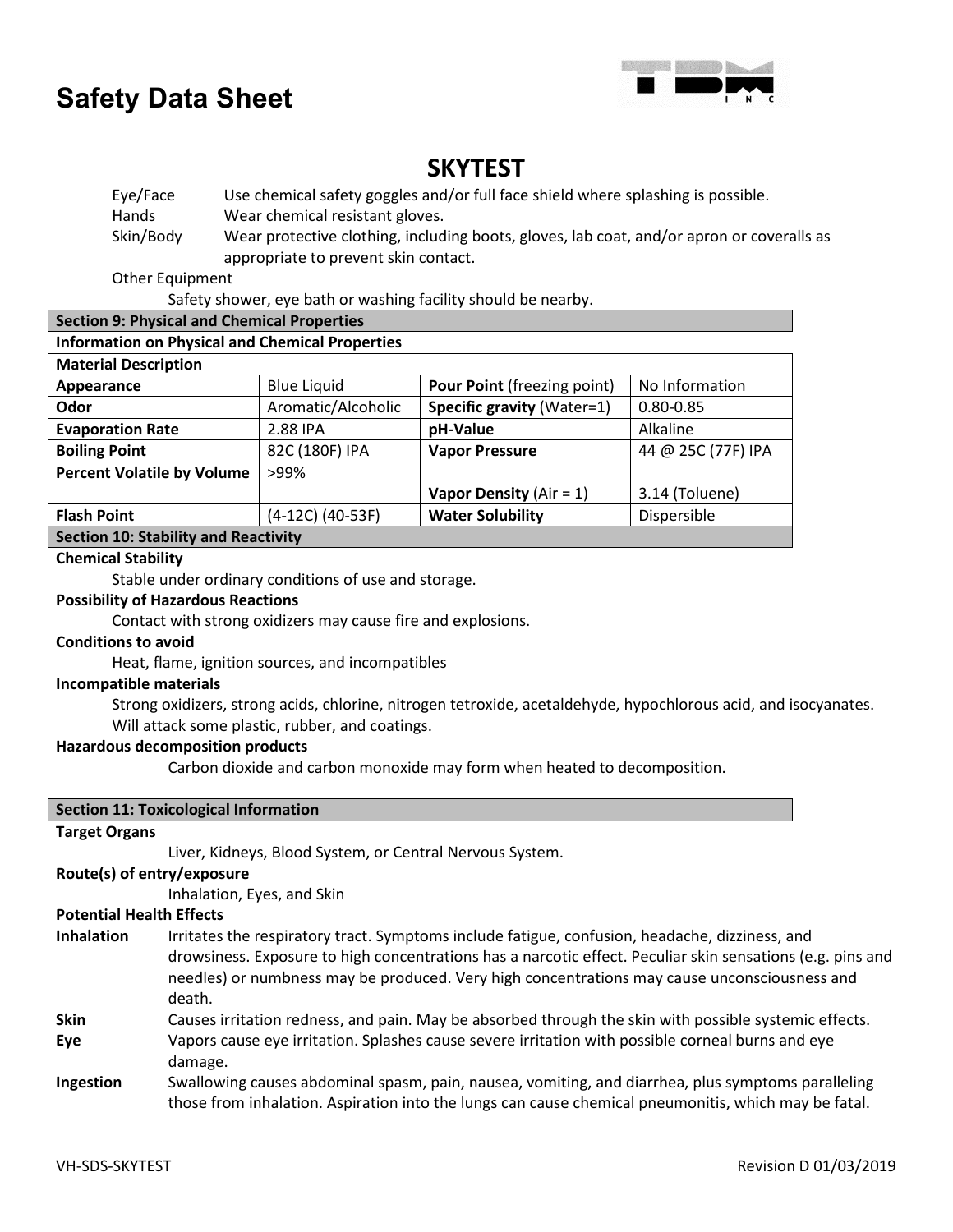

### **SKYTEST**

#### **Section 12: Ecological Information**

**Toxicity**

Hazardous polymerization will not occur.

#### **Persistence and degradability**

No Data Available

#### **Bio accumulative potential**

No Data Available

#### **Mobility in Soil**

No Data Available

#### **Other Averse effect**

No Data Available

#### **Section 13: Disposal Considerations**

#### **Waste treatment methods**

#### Product waste

Whatever cannot be saved for recovery or recycling should be handled as hazardous waste and sent to a RCRA approved incinerator or waste disposal facility. Processing, use or contamination of this product may change the waste management options.

#### Packaging waste

Dispose of container and unused content in accordance with all Federal, State, and Local Regulations.

**NOTE:** U.S. Regulations (CERCLA) may require reporting spills and releases to the environment in excess of Reportable Quantities. The toll free number for the U.S. Coast Guard National Response Center is 1(800)424-8802.

|                 | <b>Section 14: Transport Information</b> |                               |
|-----------------|------------------------------------------|-------------------------------|
| <b>DOT</b>      |                                          |                               |
|                 | <b>UN Number:</b>                        | <b>UN 1993</b>                |
|                 | <b>Proper Shipping Name:</b>             | Flammable Liquids, N.O.S.     |
|                 | <b>Proper Technical name:</b>            | Toluene and Isopropyl Alcohol |
|                 | <b>Hazard Class:</b>                     | 3                             |
|                 | <b>Packing Group:</b>                    | Ш                             |
|                 |                                          |                               |
| <b>IATA</b>     |                                          |                               |
|                 | <b>UN Number:</b>                        | <b>UN 1993</b>                |
|                 | <b>Proper Shipping Name:</b>             | Flammable Liquids, N.O.S.     |
|                 | <b>Proper Technical name:</b>            | Toluene and Isopropyl Alcohol |
|                 | <b>Hazard Class:</b>                     | 3                             |
|                 | <b>Packing Group:</b>                    | Ш                             |
|                 |                                          |                               |
| <b>IMDG/IMO</b> |                                          |                               |
|                 | <b>UN Number:</b>                        | <b>UN 1993</b>                |
|                 | <b>Proper Shipping Name:</b>             | Flammable Liquids, N.O.S.     |
|                 | <b>Proper Technical name:</b>            | Toluene and Isopropyl Alcohol |
|                 | <b>Hazard Class:</b>                     | 3                             |
|                 | <b>Packing Group:</b>                    | $\mathbf{I}$                  |
|                 |                                          |                               |